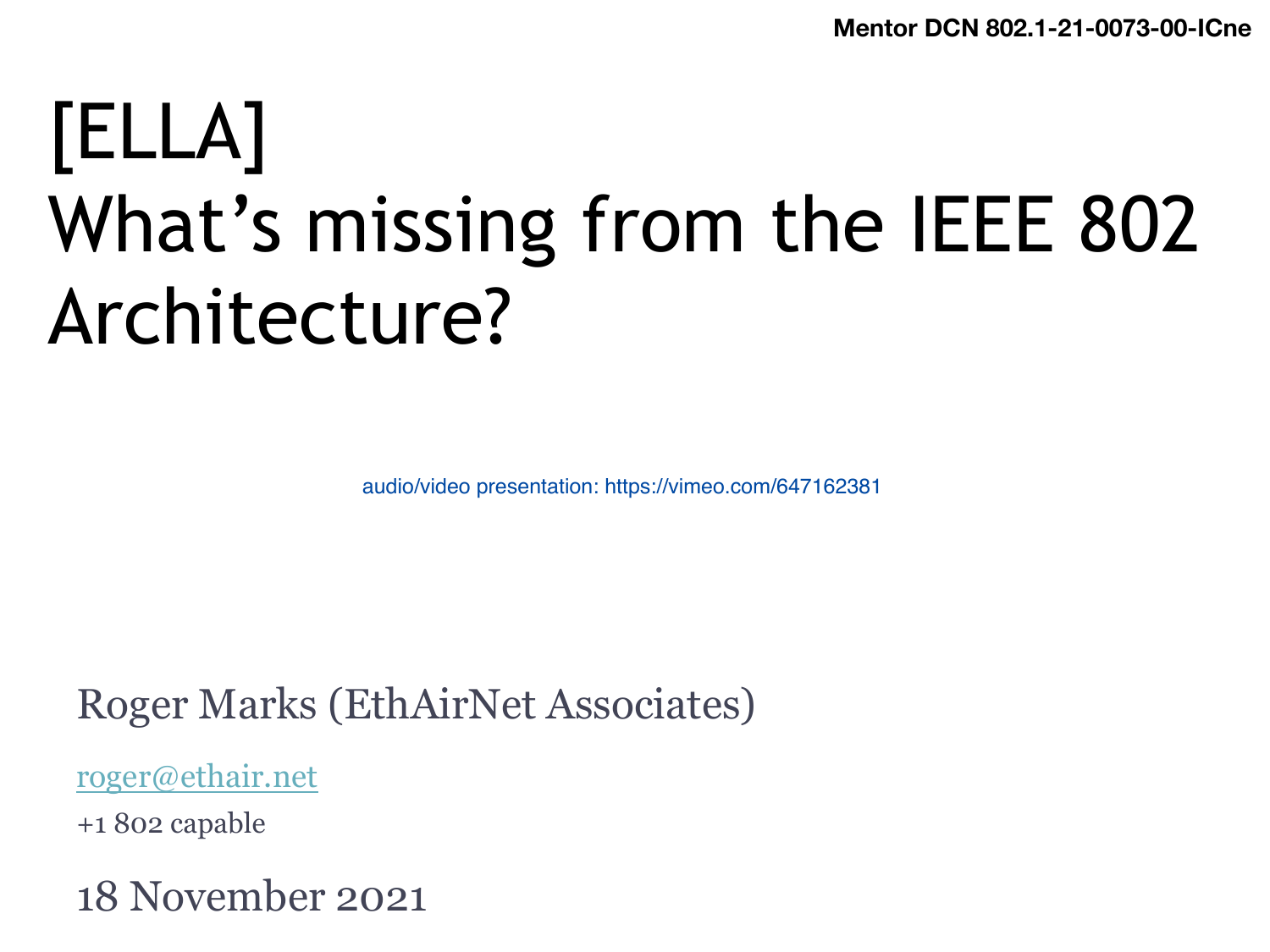### Architecture in IEEE Std 802?

- "IEEE Standard for Local and Metropolitan Area Networks: Overview and Architecture"
- IEEE Std 802-1990 Scope and Purpose:
	- □ serves as the foundation for the family of IEEE 802 Standards ... contains descriptions of the networks considered as well as a reference model for protocol standards. Compliance with the family of IEEE 802 Standards is defined, and a standard for the identification of public, private, and standard protocols is included.
- IEEE Std 802-2001 Scope:
	- serves as the foundation for the family of IEEE 802 ® Standards ... It contains descriptions of the networks considered as well as a reference model (RM) for protocol standards. Compliance with the family of IEEE 802 ® Standards is defined, and a standard for the identification of public, private, and standard protocols is included.
- IEEE Std 802-2014 Scope:
	- contains descriptions of the IEEE 802 ® standards ... as well as a reference model (RM) for protocol standards. The IEEE 802 architecture is defined, and a specification for the identification of public, private, and standard protocols is included.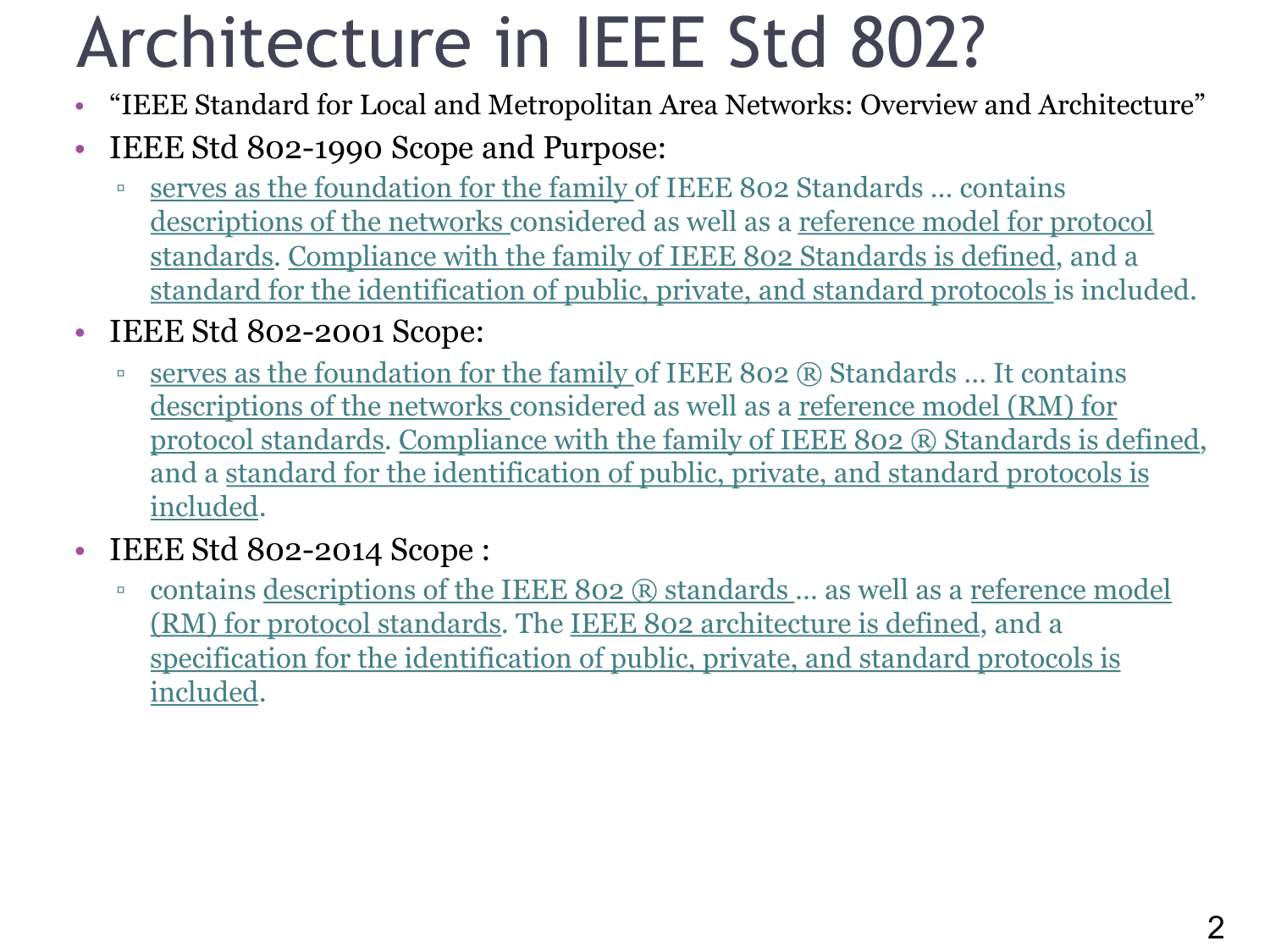# IEEE 802 Architectural Details

- The word "architecture" appears sparsely.
- No content purports to specify the architecture.
- The closest to a specification of the architecture is in Clause 5 ("Reference models (RMs)") says "Figure 3 shows the architectural view of IEEE 802 RM for end stations and its relation to the OSI/RM. A variation of the model applies within bridges, as described in 5.3.2."
- Conclusion: The IEEE 802 architecture is neither defined nor specified here.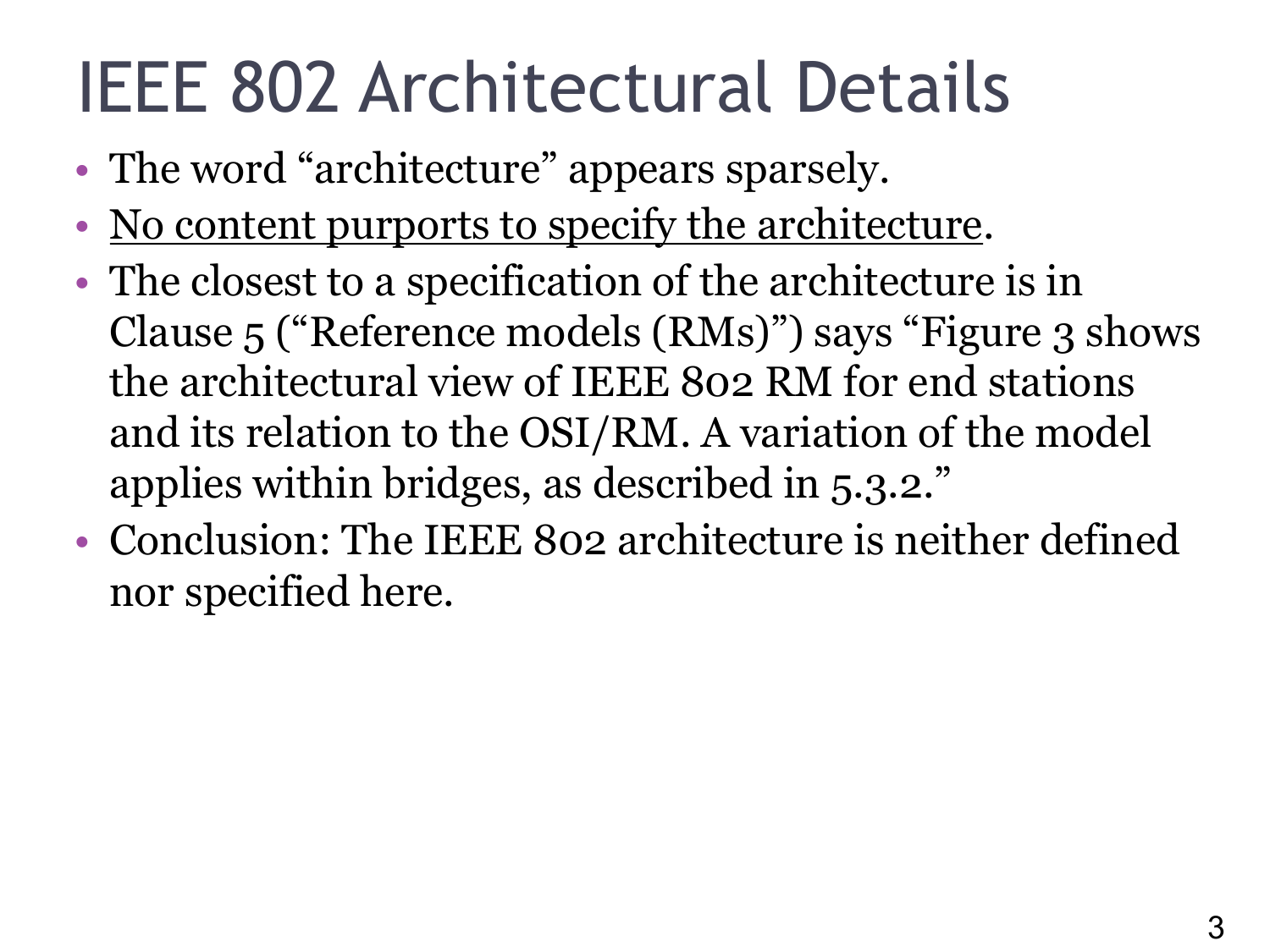# What's missing: LLC

- Description of the Link-Layer service that IEEE 802 claims to provide to Link-Layer clients
	- The LLC service IS the IEEE 802 service
	- Service interface and parameters
	- Duplication, ordering, loss, padding, priority, QoS…
- Description of the functionality of the common LLC that anchors the Link-Layer service.
	- What does it do?
	- It may provide protocol multiplexing, but how does it do that as a single entity, considering that two methods are described?
- Description of the LLC details.
	- The only LLC is in a withdrawn IEEE Standard.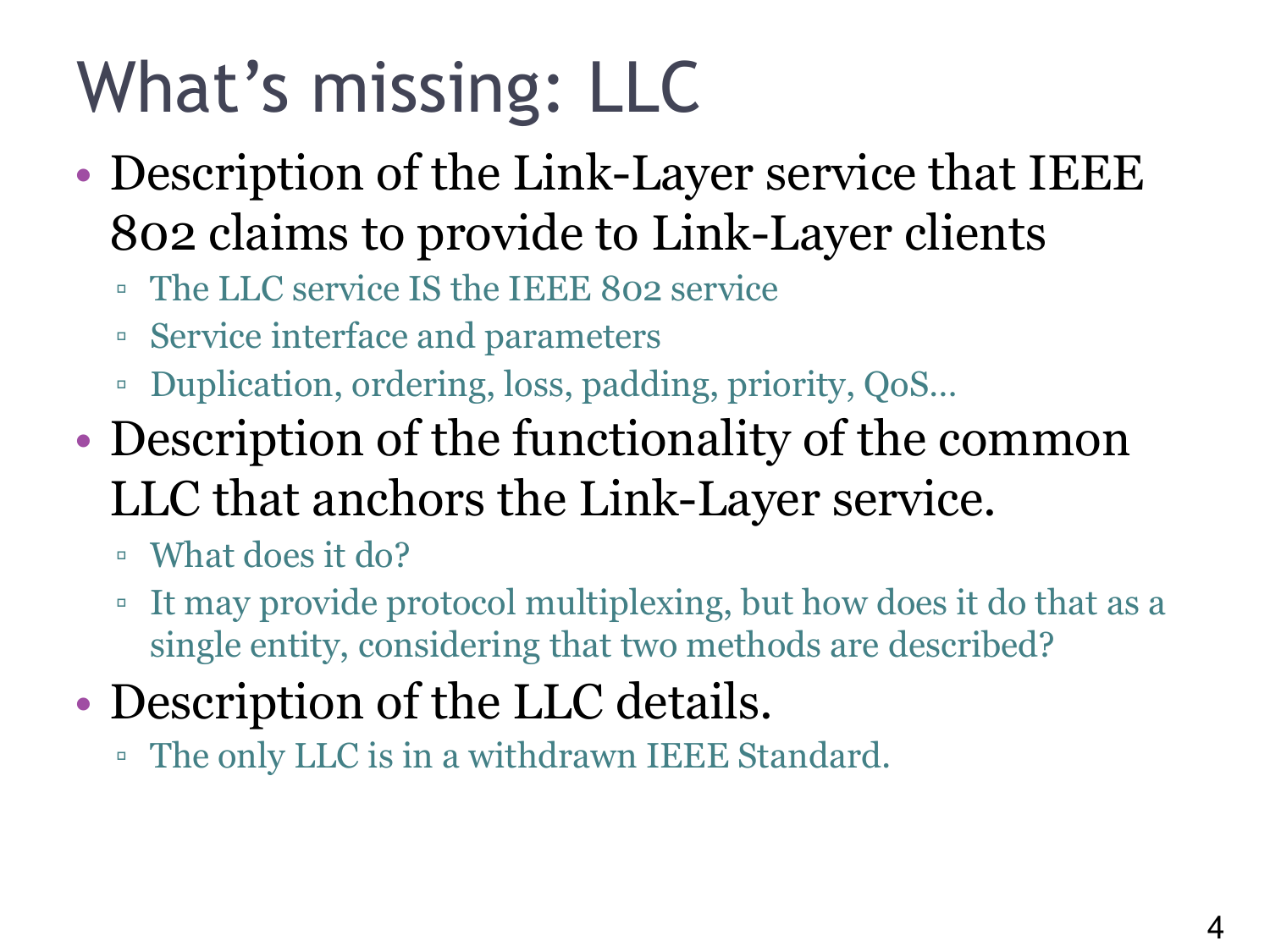# What's missing: VLANs

- VLAN tagging is allowed in end stations, not only between bridges
- The role of the VLAN in the end station architecture is not specified in the IEEE 802 Architecture
	- IEEE Std 802.1Q provides a loose description.
- Since there is no VLAN sublayer in the IEEE 802 Reference Model, is VLAN tagging/detagging the responsibility of the LLC?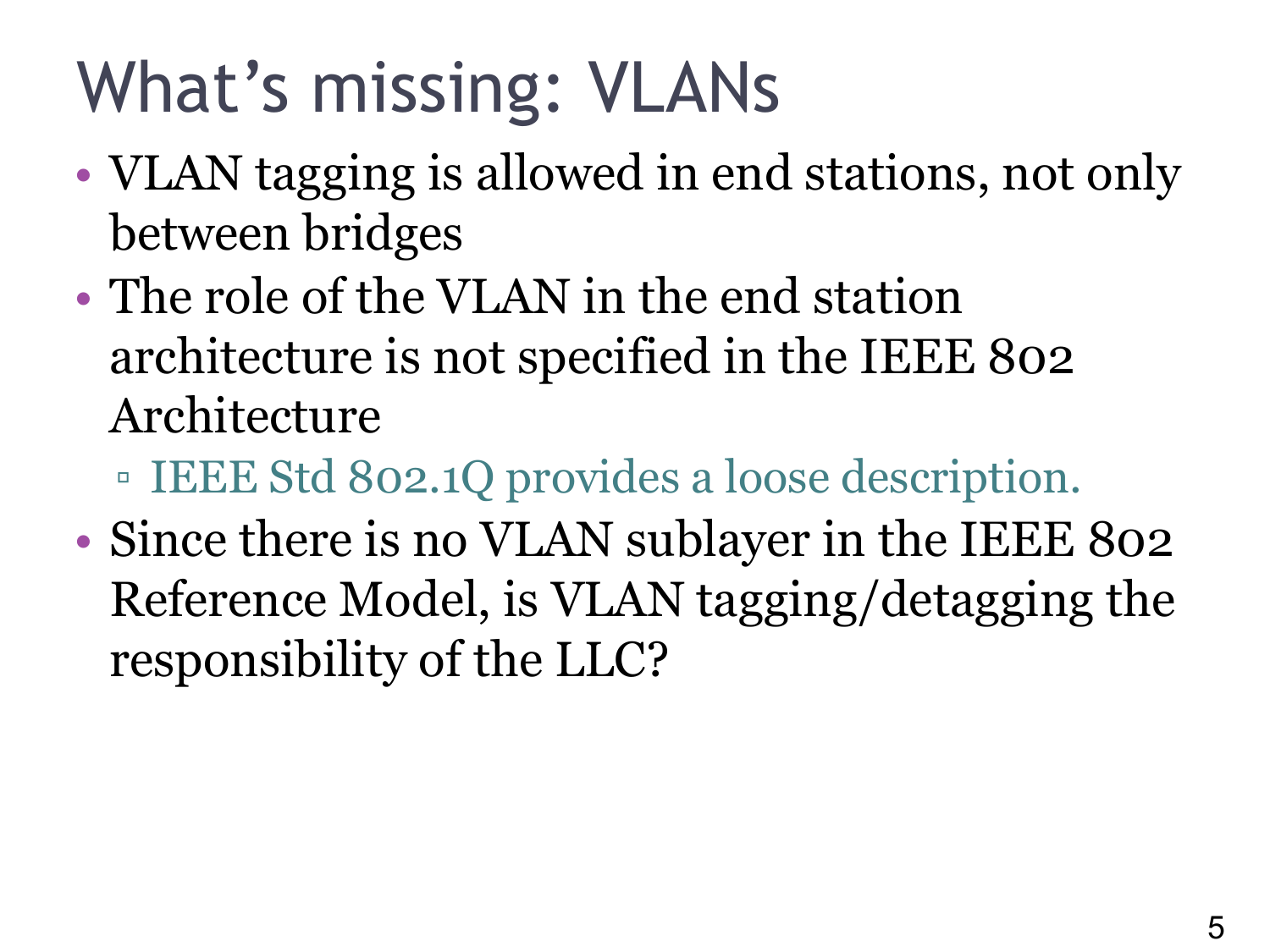# What's missing: Bridging

- The IEEE 802 Architecture does not include bridging.
- Bridges specified in IEEE Std 802.1Q
- But some aspects of bridging are important to end stations.
	- e.g. bridge translation of frames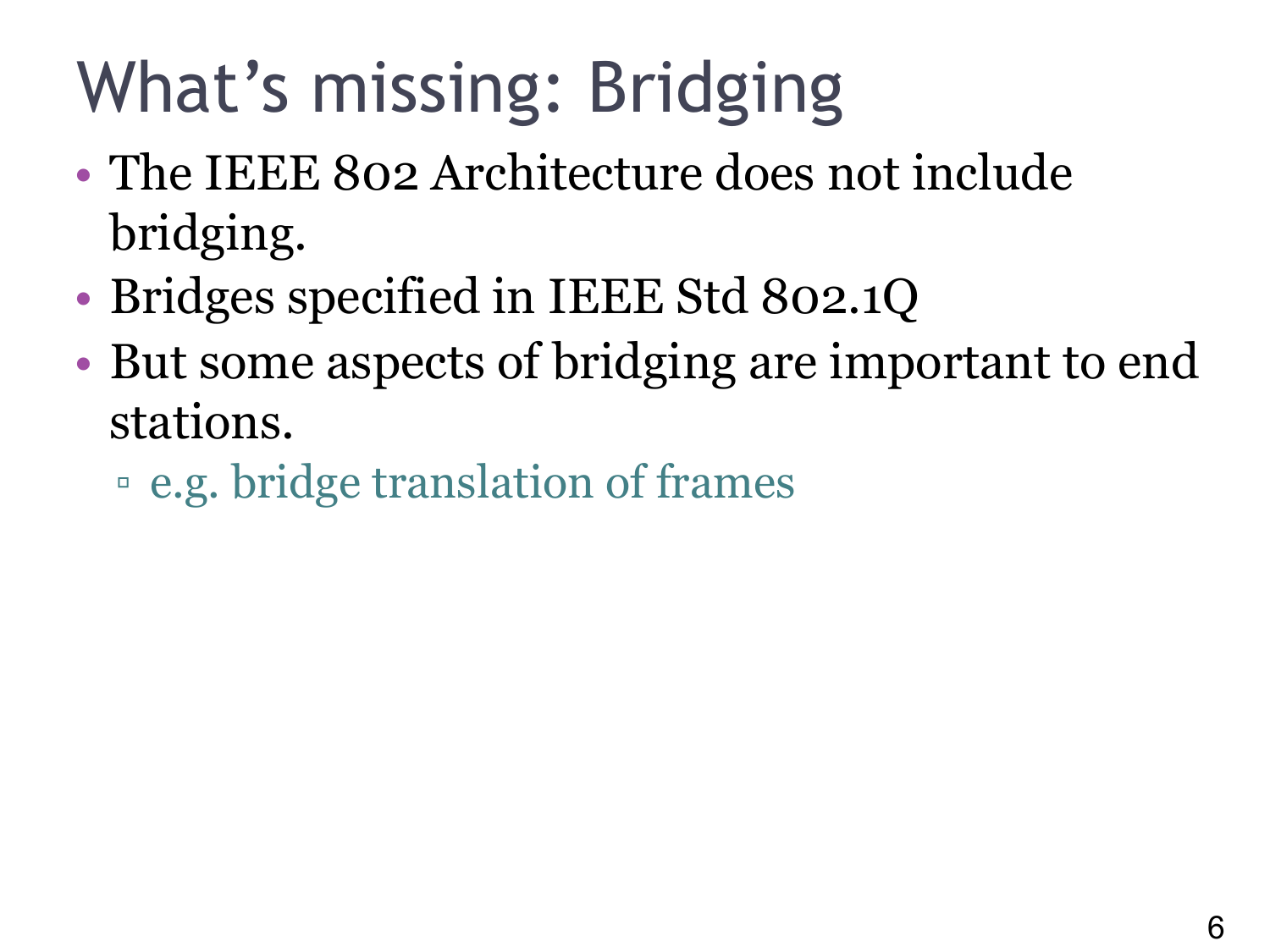# What's missing: frame details

- IEEE Std 802 provides a few example frame formats at the MAC level
- It does not:
	- What layer is responsible to build those frames
		- e.g. what is the responsibility of the IEEE 802 Client
	- What frame formats are valid
	- Whether any frame formats are invalid and should be dropped at LLC ingress
- Frame size limits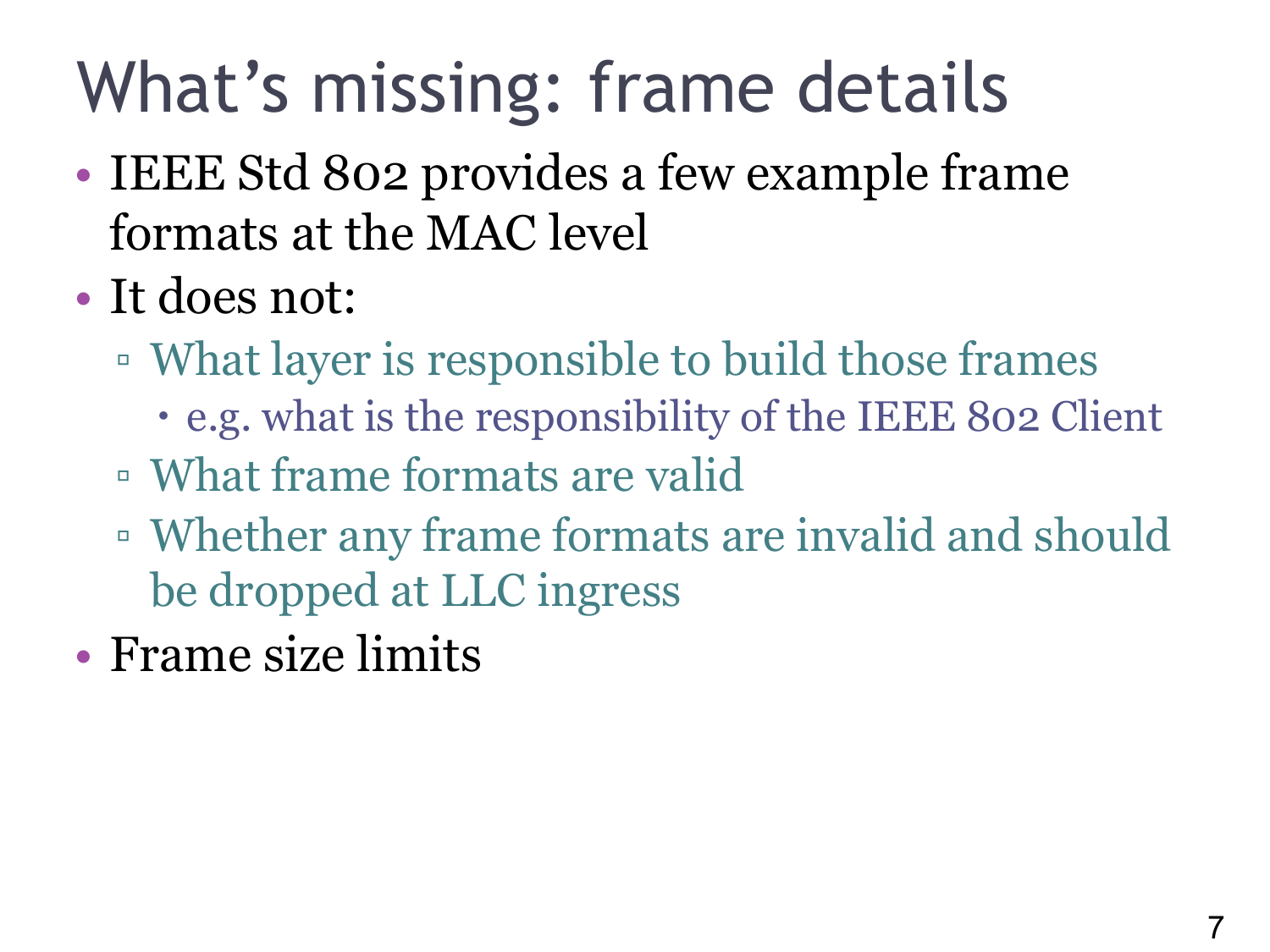# **Compliance**

#### • IEEE Std 802-2014 has no compliance information

- Little to support the IEEE 802 CSD requirement that "Each proposed IEEE 802 LMSC standard should be in conformance with IEEE Std 802."
- IEEE Std 802-2001 has no compliance information
	- Though the scope says "Compliance with the family of IEEE 802 ® Standards is defined"
- IEEE Std 802-1990 discusses compliance, conformance, compatibility
	- e.g., *Because of the breadth of topics (some mutually exclusive) that are sponsored by the family of IEEE 802 Standards, a claim of compliance with IEEE 802 is meaningless without reference to specific standards within the IEEE 802 family of standards… if [products] are claiming compliance specifically with this standard, the product shall, as a minimum, say "IEEE Std 802- 1990 compatible."*